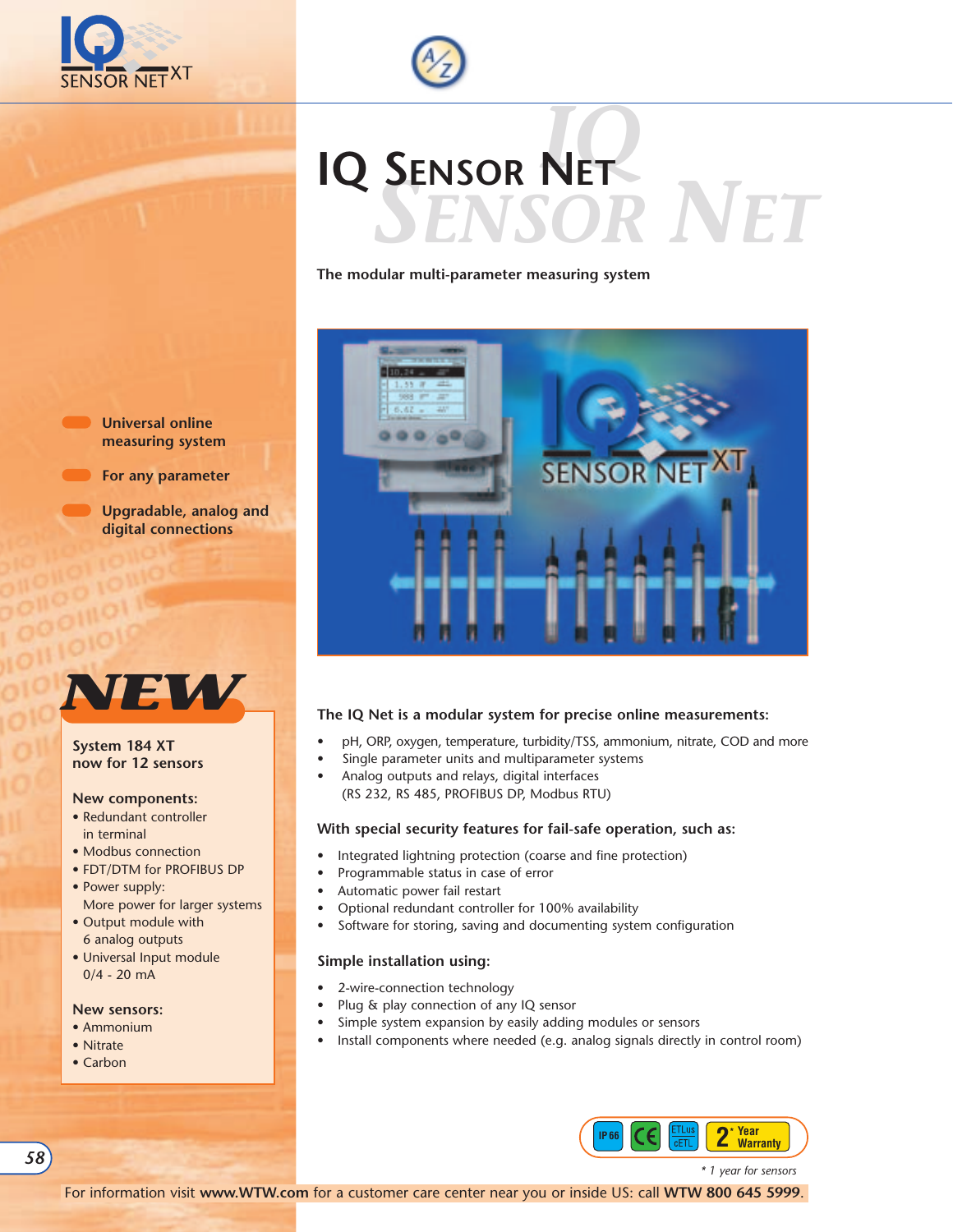

## *pH/ORP Measurement*

# *Sensolyt®* **pH/ORP Sensor Systems**



## **SensoLyt® System Design**

For continuous pH/ORP measurement, especially under the difficult conditions very often found in sewage treatment facilities, very high demands are made concerning the reliabilty and operating safety of the systems employed. For more than three decades, WTW`s fieldproven pH/ORP measuring systems can satisfy these requirements to the fullest.

Designed specifically for these harsh applications, the SensoLyt® sensors are precision engineered assemblies, which consist of a submersible housing with a built-in preamplifier and the appropriate combination pH or ORP electrode. In combination with our high-performance monitors, the sensors constitute an integrated, extremely reliable pH/ORP measuring system which represents the highest standard, state-of-theart technology with regard to accuracy, EMC noise immunity and economy.

The digital technology of the IQ sensors, which can store calibration values directly in the sensor, offer particular advantages. This feature allows the user to calibrate the sensor in the laboratory and then return it to its location of use. Its sensor's quick coupler permits direct reintegration into the system.

**Low interference Sensor check function for glass breakage detection Robust mechanical design Simple change of pH electrode Pre-calibration of sensor possible (SensoLyt® 700 IQ) Combination electrodes for diverse applications**



**Dissolved** 

**Parameter section**

**Phosphate**

**Carbon: COD/TOC/DOC/ BOD/SAC**

*SensoLyt® 700 SensoLyt® 700 IQ*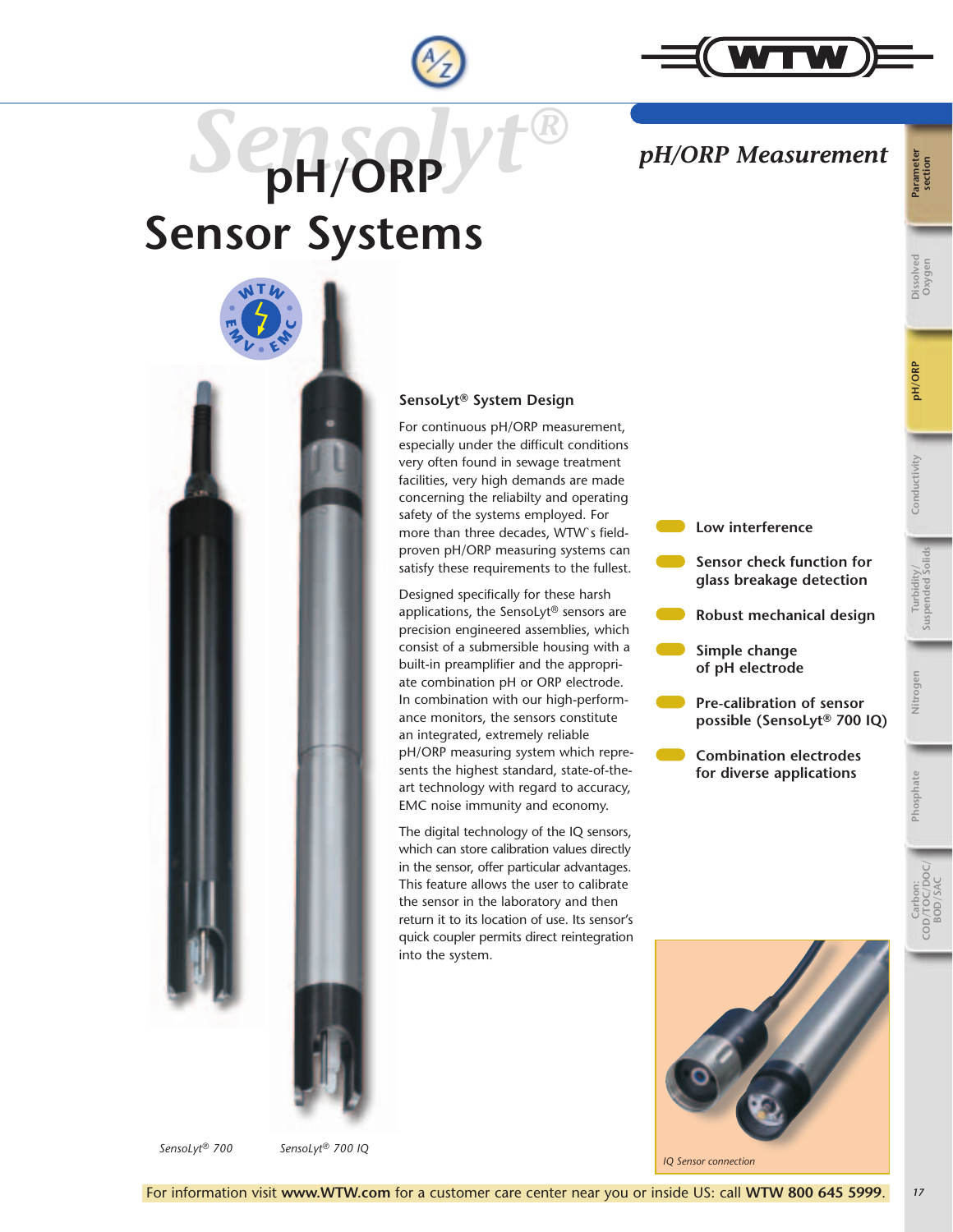

## **SensoLyt® Combination Electrodes**

The reliability of pH and ORP measurements are determined to a large extent by the quality of the pH/ORP electrode which commonly is exposed to extreme conditions; particularly in many industrial applications. With its special design, WTW Sensolyt® combination electrodes are superior to conventional electrodes in terms of failures and durability.

The design of the applied reference system used is crucial to the overall performance of an electrode. In Sensolyt® combination electrodes the reference is a conventional Ag/AgCl/Cl electrode system, completely embedded in a pressure resistant solid gel-polymer electrolyte. As concentration changes in gel-type electrolyte occur very slowly, i.e. the electrochemical characteristic of the cell is unchanged, a stable and constant reference potential will be achieved.



With this electrode design, the polymer matrix/process fluid interphase consists of a pinhole diaphragm; i.e. an electrical flux is established through two fine holes in the cell of the reference system. Such a diaphragm especially reduces the risk of failures.

In addition, Sensolyt® combination electrodes require very little maintenance as there is no electrolyte replacement.

## **SensoLyt® SEA / SE\***

This pressure and temperature resistant combination pH electrode incorporates a double pin-hole diaphragm and a gel polymer solid electrolyte, which is AgCl free and therefore resistant to sulfides. This pH electrode is specially designed for use in moderately to highly polluted municipal and industrial wastewater.

Measuring range: pH 2 ... 12

- Highly contaminated sewage
- Emulsions and suspensions
- Media containing proteins and sulfides

### **SensoLyt® SEA-HP**

Analog SensoLyt® SEA version, with optimized armoring for use under high pressure / temperature conditions.

Measuring range: pH 4 ... 12 • Inline measurement in pipes

## **SensoLyt® DWA / DW\***

The DWA pH electrode is specially suitable for drinking water measurements. Its long service life and precise measurement make it stand out from the crowd, in particular for measurements of drinking water with low conductivity.

Measuring range: pH 0 ... 14 • Drinking water

## **SensoLyt® ECA / EC\***

This combination pH electrode has a single pin-hole diaphragm and a gel electrolyte. With its long-term stability it provides an economical solution, particularly in most wastewater facilities.

Measuring range: pH 2 ... 12 • normally polluted wastewater

### **SensoLyt® PtA / Pt\***

Similar to the Sensolyt® SEA regarding its design features and electrochemical characteristics, the Sensolyt® PtA is a combination ORP electrode. It is also fitted with a pinhole diaphragm, and is primarily recommended for applications in heavily contaminated wastewater.

Measuring range: ± 1000 mV

- Municipal and industrial sewage
- Emulsions and suspensions
- Media containing proteins and sulfides

**BO** 

*SensoLyt® SEA-HP*

*\* electrode without armor for direct use in flow-thru vessels*

*18*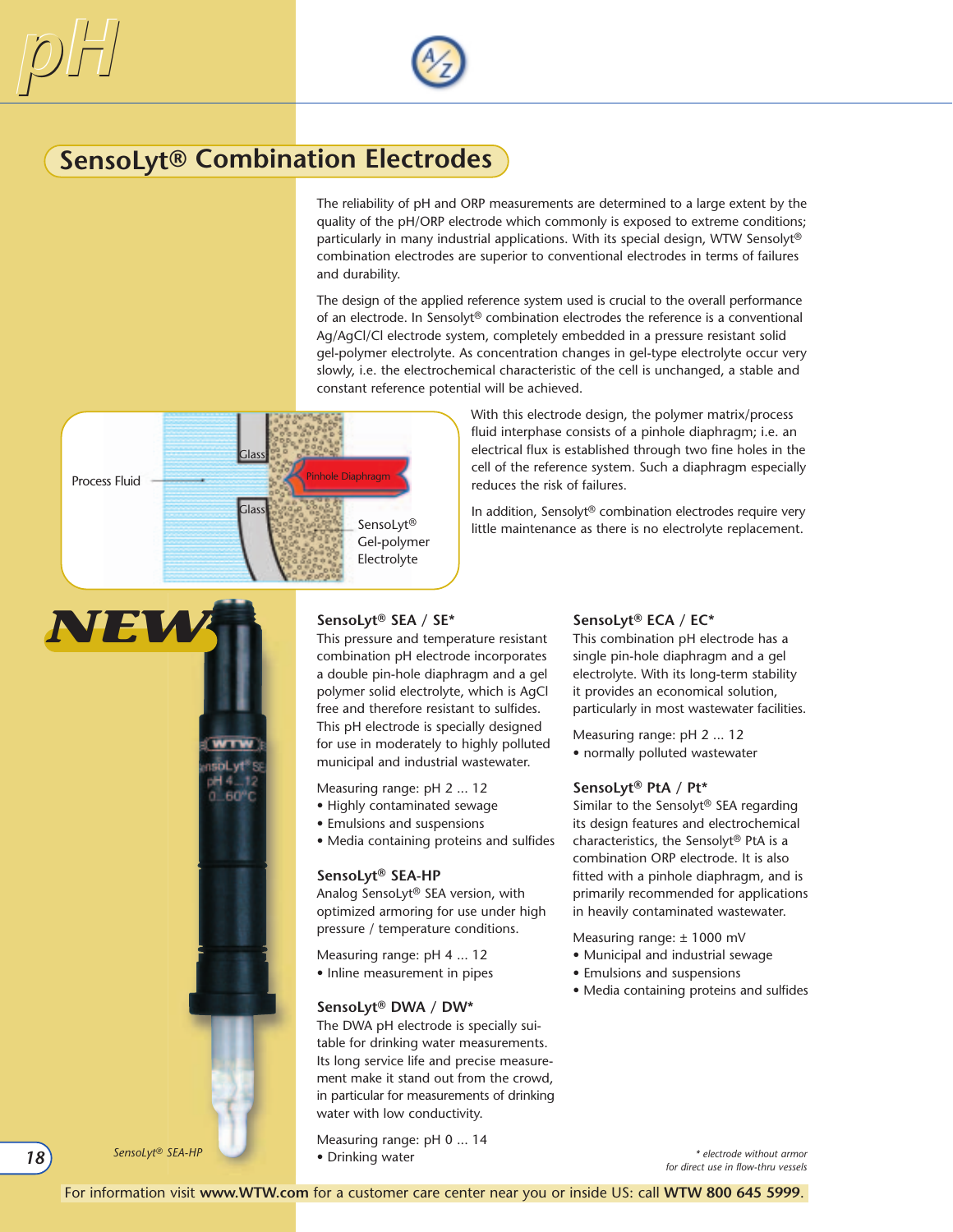

**Parameter section**

**Dissolved Oxygen**

**pH/ORP**

**Conductivity**

Conductivity

**Turbidity/ Suspended Solids**

Turbidity/<br>Suspended Solids

**Nitrogen**

**Phosphate**

**Carbon: COD/TOC/DOC/ BOD/SAC**

## **SensoLyt® Sensor Assemblies** *pH/ORP Measurement*

SensoLyt® sensor assemblies perform multiple functions:

- **preamplification** of the electrode signal
- holder for an integrated NTC sensor for **temperature measurement**
- reliable **protection** of the installed pH-electrodes against mechanical damage
- Digital signal processing with calibration value storage (IQ sensors)

The very low voltage signal delivered by the pH/ORP electrode is very susceptible to noise and ground-loop interferences. For this reason WTW has integrated a preamplifer in the sensor assemblies. Its amplification and impedance conversion assure low-impendance and thus reliable signal transmission over long distances; e.g. required for operation with remotely installed monitors. In addition, electrical isolation of the preamplifier prevents influences from external field potentials.

SensoLyt<sup>®</sup> sensor assemblies feature a built-in NTC thermistor for temperature measurement and automatic temperature compensation. This enables both pH or ORP and temperature to be measured simultaneously with a single probe.

Under the rigorous operating conditions of an industrial plant, e.g. a wastewater treatment plant, the rugged design of the housing provides important mechanical protection of the glass pH electrode. For service purposes, the electrode can be replaced in the field without tools.

## *Analog*

### **SensoLyt® 700**

The SensoLyt® 700 standard assembly incorporates an integrated preamplifier and a built-in stainless steel NTC sensor. When using a WTW monitor, a special circuitry allows the pH electrode to be monitored for glass breakage. In addition, the SensoLyt® 700 offers as a standard feature an efficient lightning protection system. The SensoLyt® 700 sensor assembly can be fitted with any combination electrode of the SensoLyt® series. It is compatible with all WTW monitors of the EcoLine and QuadroLine® Series.

### **SensoLyt® 690**

Same as SensoLyt® 700, but without the SensCheck function.

## **SensoLyt® 650**

The SensoLyt® 650 unit is a passive assembly without preamplifier; i.e., it is designed for "high-impedance operation" with the electrode connected directly to the monitor input. The assembly is directly compatible with the high-impedance input of following WTW monitors: pH 170 and pH 296 models.

# *Digital*

**SensoLyt® 700 IQ**

Digital pH/ORP armature with integrated preamplifier and lightning protection as well as digital signal processing and integrated temperature probe for connection to an IQ SENSOR NET. A special circuiting permits glass breakage detection monitoring. Due to the integrated calibration value memory, a "pre-calibrated pH measurement", the value of which is stored in the sensor, can be set in the laboratory. The sensor's quick release coupling allows the user to remove it from the location of use and return it after successful calibration in the laboratory. With an IQ connection in the laboratory, inconvenient field calibration under adverse conditions can be completely eliminated.



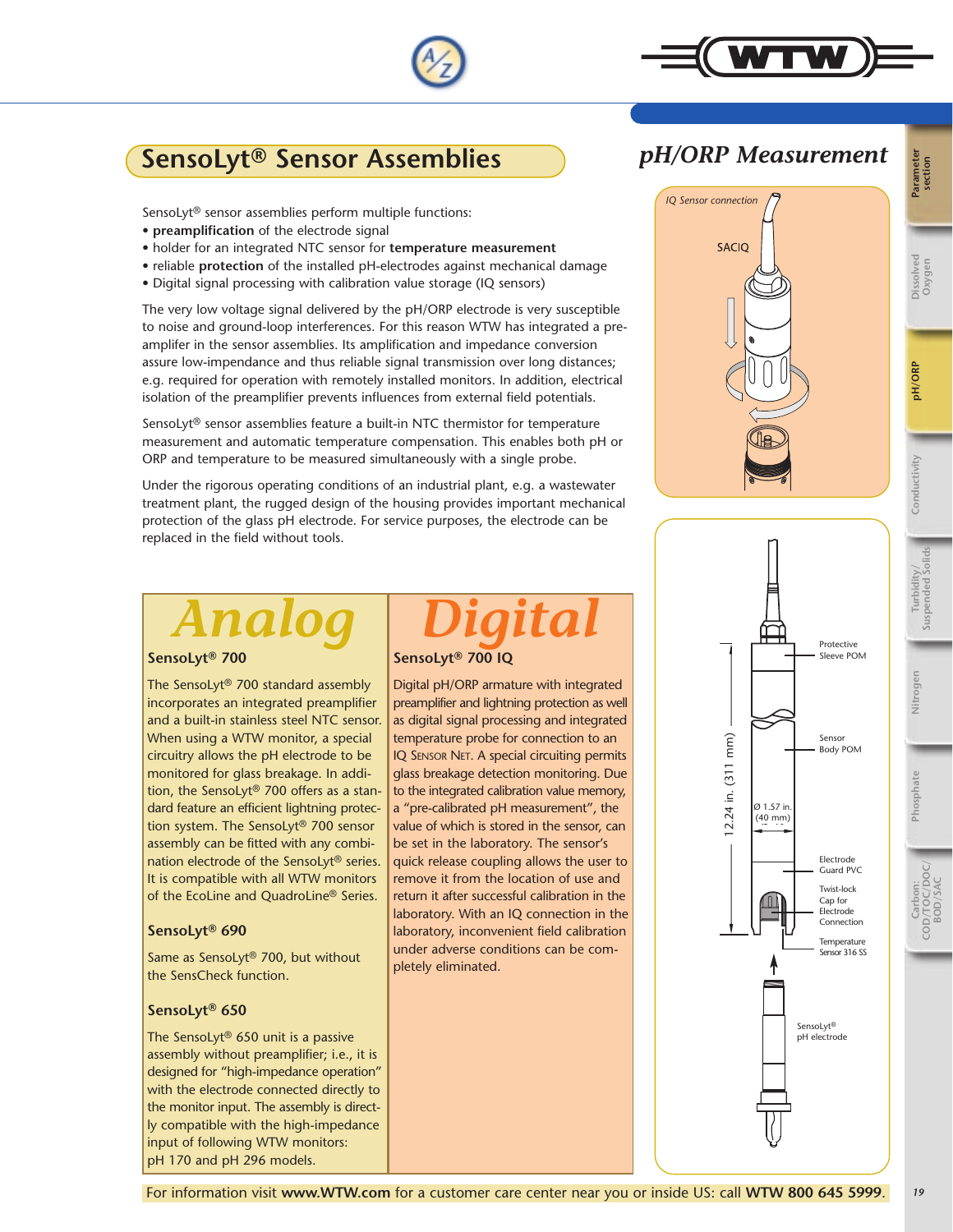![](_page_4_Picture_0.jpeg)

![](_page_4_Picture_1.jpeg)

## **Technical Data SensoLyt® Sensor Assemblies**

| SensoLyt <sup>®</sup>                   | 700                                                                          | 690                                        | 650                                                  | 700 IQ                                                                                                          |
|-----------------------------------------|------------------------------------------------------------------------------|--------------------------------------------|------------------------------------------------------|-----------------------------------------------------------------------------------------------------------------|
| <b>Integrated Preamplifier</b>          | Yes                                                                          | Yes                                        | <b>No</b>                                            | Yes                                                                                                             |
| Signal output                           | Low impedance, analog                                                        | Low impedance, analog                      | High impedance, analog                               | <b>Digital</b>                                                                                                  |
| <b>Sensor check function</b>            | Yes                                                                          | <b>No</b>                                  | <b>No</b>                                            | Yes                                                                                                             |
| Sensor memory for<br>calibration values |                                                                              | Yes                                        |                                                      |                                                                                                                 |
| <b>Power consumption</b>                | $\qquad \qquad -$                                                            | 0.2 Watt                                   |                                                      |                                                                                                                 |
| Temperature<br>measurement              | Integrated NTC, 32  140 °F (0  +60 °C)                                       | Integrated NTC,<br>23  140 °F (-5  +60 °C) |                                                      |                                                                                                                 |
| <b>Ambient conditions</b>               | Operating temperature: 32  140 °F (0  +60 °C)                                |                                            |                                                      | Operating temperature:<br>32  140 °F (0  +60 °C)                                                                |
| <b>Electrical connections</b>           | integrated PU connecting cable with fitted<br>7-pole screw connector (IP 65) |                                            | Integral PU connecting cable<br>with bare cable ends | 2-wire shielded cable with<br>quick fastener to sensor                                                          |
| Transient voltage protection            | Yes                                                                          |                                            |                                                      | Yes                                                                                                             |
| <b>EMI/RFI</b><br>Conformance           | EN 61326 class B, FCC Class A                                                |                                            |                                                      | EN 61326 class B, FCC Class A                                                                                   |
| <b>Certifications</b>                   | CE, CUL, UL                                                                  |                                            |                                                      | CE, UL, CAN/CSA                                                                                                 |
| Mechanical                              | Sensor body: POM<br>Protective cap: PVC<br>Protection rating: IP 68          |                                            |                                                      | Sensor body:<br>316 Ti stainless steel<br>Protective cap: PVC<br>Sensor holder: POM<br>Protection rating: IP 68 |
| Dimensions (L x D)                      | 12.24 x 1.57 in. (311 x 40 mm)                                               | 20 x 1.57 in. (508 x 40 mm)                |                                                      |                                                                                                                 |
| Weight                                  | Approx. 2.2 lb (1 kg)                                                        | 1.46 lb (660 g, without cable)             |                                                      |                                                                                                                 |

## **Technical Data SensoLyt® Combination Electrodes**

|                                                                     | $SEA / SE^*$                                                                                                                                                    | <b>SEA-HP</b> | DWA / DW*                                                               | $ECA / EC*$                                                             | PtA / Pt*                                                                |
|---------------------------------------------------------------------|-----------------------------------------------------------------------------------------------------------------------------------------------------------------|---------------|-------------------------------------------------------------------------|-------------------------------------------------------------------------|--------------------------------------------------------------------------|
| <b>Electrode type</b>                                               | Gel-polymer solid electrolyte<br>double pinhole diaphragm                                                                                                       |               | Modified gel electrolyte<br>ceramic diaphragm                           | Gel electrolyte<br>single pinhole diaphragm                             | Gel-polymer solid electrolyte<br>double pinhole diaphragm                |
| <b>Operating conditions</b><br>(Overpressure/temperature)           | 10 bar/68 °F (20 °C) 10 bar/140 °F (60 °C)<br>1 bar/140 °F (60°C)<br>32140 °F (060 °C) 32140 °F (060 °C)                                                        |               | 6 bar / 68 °F (20 °C)<br>1 bar / 140 °F (60°C)<br>32  140 °F (0  60 °C) | 6 bar / 68 °F (20 °C)<br>1 bar / 140 °F (60°C)<br>32  140 °F (0  60 °C) | 10 bar / 68 °F (20 °C)<br>1 bar / 140 °F (60°C)<br>32  140 °F (0  60 °C) |
| <b>Measuring range</b>                                              | $212$ pH                                                                                                                                                        | 4  12 pH      | $014$ pH                                                                | 2  12 pH                                                                | $±1000$ mV                                                               |
| <b>Mechanical</b>                                                   | Cylindrical glass membrane, armored version with PVC armouring (SEA-HP: POM),<br>2 Viton O-ring seals for mounting into Sensolyt <sup>®</sup> sensor assemblies |               |                                                                         |                                                                         |                                                                          |
| <b>Dimensions</b>                                                   | Length 4.72 in./120 mm (without plug head)                                                                                                                      |               |                                                                         |                                                                         |                                                                          |
| <b>Electrical connections</b>                                       | Watertight plug head connector                                                                                                                                  |               |                                                                         |                                                                         |                                                                          |
| * Electrode without armor, e.g. for direct use in flow-thru vessels |                                                                                                                                                                 |               |                                                                         |                                                                         |                                                                          |

## **Ordering Information pH/ORP Sensors**

|                              | <b>Analog sensors</b>                                                                                                | Order No. |
|------------------------------|----------------------------------------------------------------------------------------------------------------------|-----------|
| SensoLyt <sup>®</sup> 700-7  | pH/ORP sensor with integrated preamplifier; cable length 7.66 yds (7.0 m)                                            | 109 191   |
| SensoLyt <sup>®</sup> 690-7  | Same as model 700-7, but without SensCheck function                                                                  | 109 180   |
| SensoLyt® 650-7              | pH/ORP sensor for high impedance operation; cable length 7.66 yds (7.0 m)                                            |           |
|                              | <b>Digital sensors</b>                                                                                               |           |
| SensoLyt <sup>®</sup> 700 IQ | pH/ORP sensor for combination electrodes SensoLyt <sup>®</sup> SEA, DWA, ECA, PtA                                    | 109 170   |
| <b>SACIQ-7,0</b>             | Sensor connection cable for all IQ sensors, cable length 7.66 yds (7.0 m)                                            | 480 042   |
|                              | <b>Combined electrodes</b>                                                                                           |           |
| SensoLyt <sup>®</sup> SEA    | pH combination electrode, measuring range 2  12 pH, for mounting into Sensolyt <sup>®</sup> sensor assemblies        | 109 115   |
| SensoLyt <sup>®</sup> SEA-HP | pH combination electrode, measuring range 4  12 pH, for mounting into SensoLyt <sup>®</sup> sensor assemblies        | 109 118   |
| SensoLyt <sup>®</sup> DWA    | pH combination electrode, measuring range $0 \dots 14$ pH, for mounting into Sensolyt <sup>®</sup> sensor assemblies | 109 119   |
| SensoLyt <sup>®</sup> ECA    | pH combination electrode, measuring range $2 \dots 12$ pH, for mounting into SensoLyt® sensor assemblies             | 109 117   |
| SensoLyt <sup>®</sup> PtA    | ORP combination electrode, measuring range $\pm$ 1000 mV, for mounting into Sensolyt <sup>®</sup> sensor assemblies  | 109 125   |
| SensoLyt <sup>®</sup> SE     | Same as model SEA, but without armor; e.g. for direct use in flow-thru vessels                                       | 109 100   |
| SensoLyt <sup>®</sup> DW     | Same as model DWA, but without armor; e.g. for direct use in flow-thru vessels                                       | 109 103   |
| SensoLyt <sup>®</sup> EC     | Same as model ECA, but without armor; e.g. for direct use in flow-thru vessels                                       | 109 102   |
| SensoLyt <sup>®</sup> Pt     | Same as model PtA, but without armor; e.g. for direct use in flow-thru vessels                                       | 105 412   |
|                              | Further cable lengths and buffer solutions see brochure "Product Details"                                            |           |

For information visit **www.WTW.com** for a customer care center near you or inside US: call **WTW 800 645 5999**.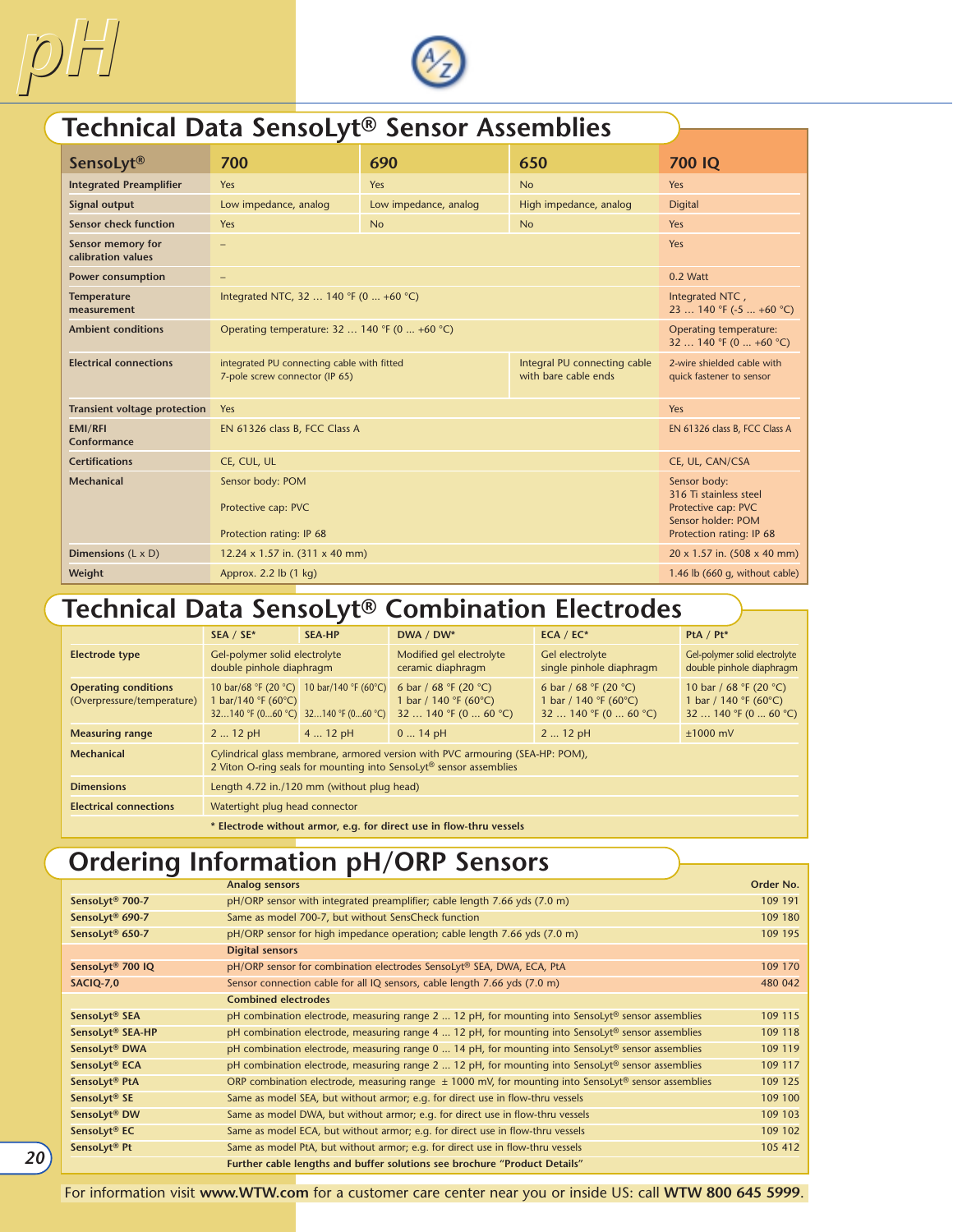![](_page_5_Picture_0.jpeg)

![](_page_5_Picture_1.jpeg)

**Carbon: COD/TOC/DOC/ BOD/SAC**

![](_page_5_Picture_2.jpeg)

For many years InTrac® valve assemblies have been successfully used for in-line pH measurement in industrial process applications. The devices are designed for installation in pipes or vessels, and permit manual insertion and retraction of the pH sensor without interrupting the process flow. InTrac® assemblies offer an enhanced reliability and safety for use under tough process conditions; e.g., measurement in pressure vessels.

The InTrac® 777-SLM is a series of highperformance valve assemblies which meet the increasingly stringent requirements of the industrial market place. In particular, the devices satisfy the high safety criteria currently set for process equipment by using a state of the art technology. In combination with WTW monitors the InTrac® 777 sensor valve

assemblies provide versatile and integrated pH measurement systems for a variety of industrial applications.

The InTrac® 777-SLM is available in two different models: Depending on the application the wetted parts are made from PVC or stainless steel. The main difference between these two models is their stability to varying pressure/temperature conditions (see diagram below).

![](_page_5_Figure_7.jpeg)

For information visit **www.WTW.com** for a customer care center near you or inside US: call **WTW 800 645 5999**. *<sup>21</sup>*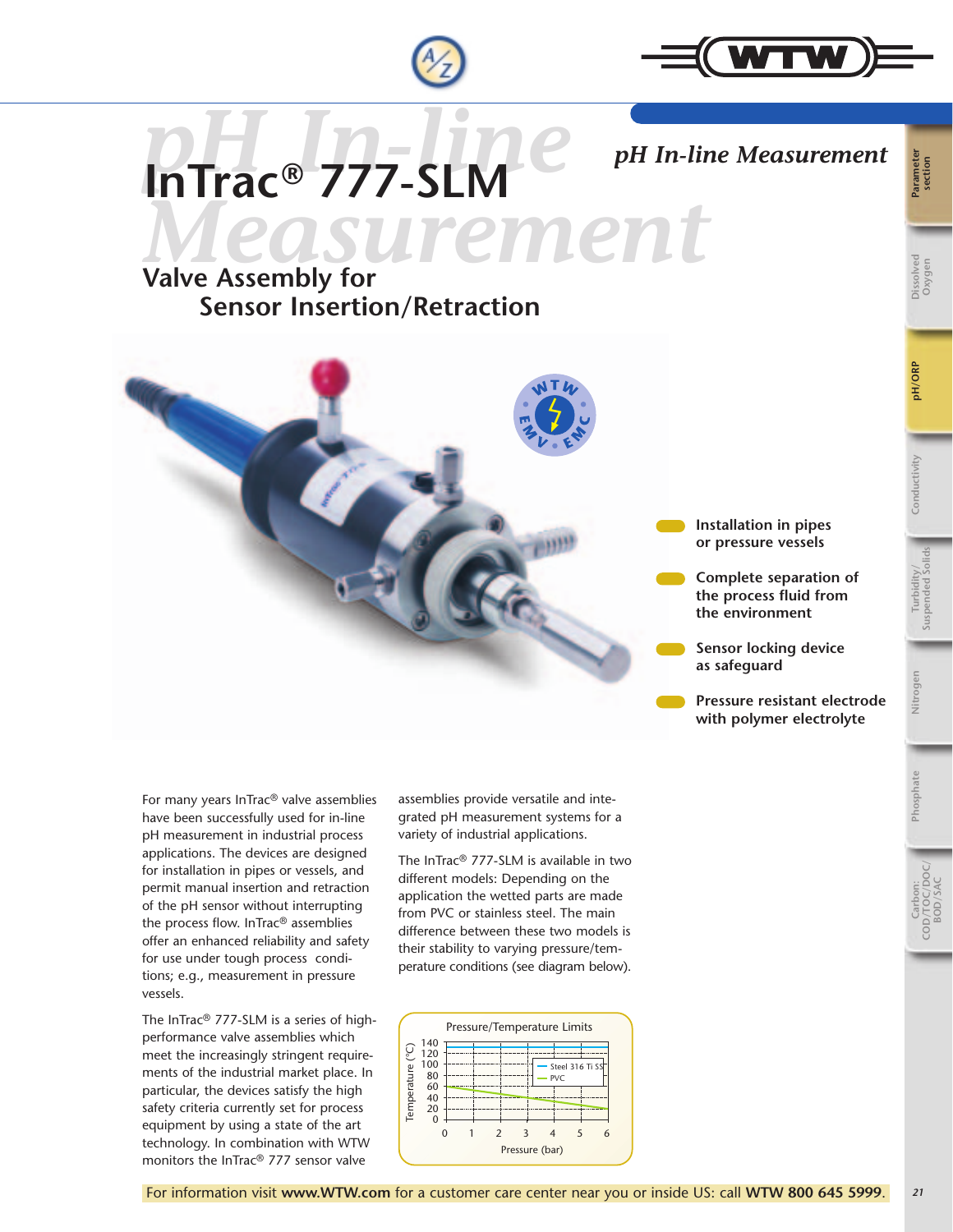![](_page_6_Picture_1.jpeg)

## **XEROLYT® Combination pH Electrode**

![](_page_6_Picture_3.jpeg)

The InTrac® 777-SLM valve assemblies are fitted with combination pH electrodes with a XEROLYT® reference system. Using a polymer electrolyte, this system is superior to conventional design with gelor paste-type electrolytes with regard to operating reliability and working life. The twist-lock connector allows easy cable connection and simple electrode replacement.

- Electrode with double pinhole diaphragm
- Very low maintenance, because of polymer electrolyte: no electrolyte refilling required
- Especially suitable for polluted or solutions containing sulfide
- Electrode with built-in temperature sensor available

## **Electrodes for InTrac® 777-SLM**

## **HA 405-DXK-S8/225**

pH electrode without temperature sensor; with S8 plug head connection

### **InPro 4250/225/Pt100**

pH electrode with built-in temperature sensor and VARIOPOL plug connection

### **System compatibility**

The pH combination electrodes are connected directly to the high-impedance input of the model pH 170 and pH 296 monitors with the suitable connection cable. If there is a long distance between the measuring point and the monitor then the KI/pH 170 terminal box must be included. This ensures low-impedance interference-free signal transmission to the monitor (not in combination with InPro 4250). The terminal box also allows the connection of a temperature sensor if automatic temperature compensation is required.

*HA 405-DXK-S8/225 InPro 4250/225/Pt100*

## **Technical Data XEROLYT® pH Combined Electrodes**

|                        | HA 405-DXK-S8/225                                            | InPro 4250/225/Pt100                                         |
|------------------------|--------------------------------------------------------------|--------------------------------------------------------------|
| <b>Measuring range</b> | pH 2  14                                                     | pH 2  14                                                     |
| <b>Operating Temp.</b> | 32  230 °F (0  110 °C)                                       | 32  230 °F (0  110 °C)                                       |
| Temperature sensor     | $\qquad \qquad -$                                            | Pt 100                                                       |
| <b>Electrode type</b>  | Polymer electrolyte containing KCI, double pinhole diaphragm | Polymer electrolyte containing KCI, double pinhole diaphragm |
| Max. pressure range    | 16 bar / 77 °F (25 °C); 6 bar / 212 °F (100 °C)              | 16 bar / 77 °F (25 °C); 6 bar / 212 °F (100 °C)              |
| Length                 | 8.86 in. (225 mm)                                            | 8.86 in. (225 mm)                                            |
| Connection             | S8 plug head / IP67                                          | VP plug / IP $67$                                            |

## **Technical Data InTrac® 777- SLM**

| <b>Construction</b>     | Positioner/Valve assembly for manually retracting/inserting XEROLYT <sup>®</sup> pH combination electrode; wetted materials PVC or stainless steel |
|-------------------------|----------------------------------------------------------------------------------------------------------------------------------------------------|
| Insertion depth         | $2.76$ in. (70 mm)                                                                                                                                 |
| <b>Body material</b>    | <b>POM</b>                                                                                                                                         |
| Wetted parts            | Version SLM/PVC: PVC; Version SLM/1.4435: 316 L stainless steel                                                                                    |
| <b>Solution chamber</b> | Inlet/outlet: $2 \times G$ 1/8"; $1 \times G$ 1/4"; Pressure range: 2-6 bar                                                                        |

## **Ordering Information**

|                                                                                                       | <b>Sensor Valve Assemblies</b>                                                              | Order No. |
|-------------------------------------------------------------------------------------------------------|---------------------------------------------------------------------------------------------|-----------|
| InTrac <sup>®</sup> 777-SLM/70/PVC                                                                    | Manually operated valve assembly, wetted material PVC                                       | 109 223   |
| InTrac® 777-SLM/70/1.4435<br>Manually operated valve assembly, wetted material 316 Ti stainless steel |                                                                                             | 109 224   |
|                                                                                                       |                                                                                             |           |
|                                                                                                       | <b>Sensors</b>                                                                              | Order No. |
| HA 405-DXK-S8/225                                                                                     | Combination pH electrode for InTrac® 777-SLM models                                         | 109 226   |
| InPro 4250/225/Pt100                                                                                  | pH combination electrode for InTrac® 777-SLM models, with built in Pt100 temperature sensor | 109 231   |

For information visit **www.WTW.com** for a customer care center near you or inside US: call **WTW 800 645 5999**.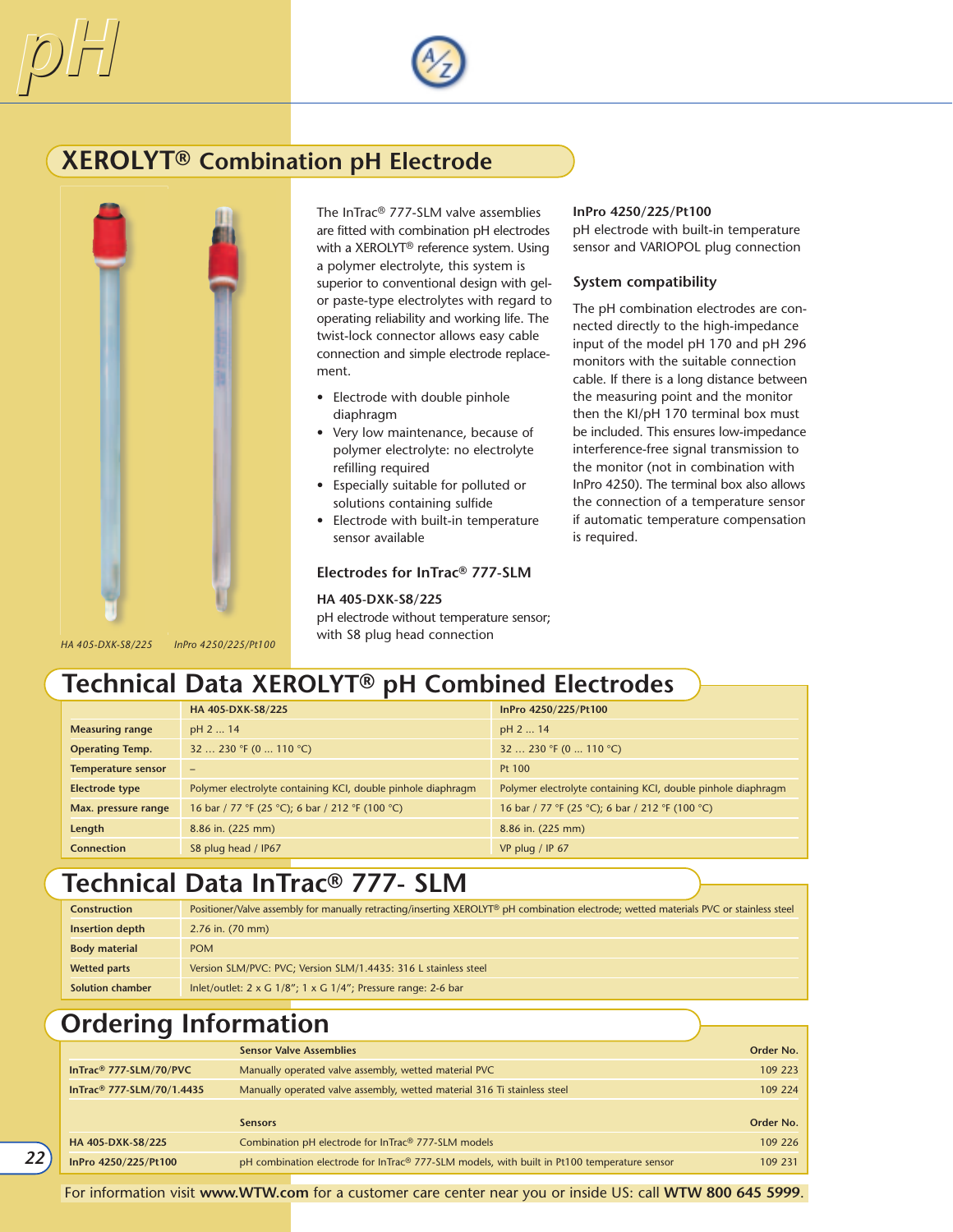![](_page_7_Picture_0.jpeg)

![](_page_7_Picture_1.jpeg)

## **Configuration Guide**

|  | Conniguration Guide                                                                                                                                                       |                                                                                                                                 |                                                                                                                                                                                                                                                                                                                                                                                                                        |                              |                                                                                                                                                                                                                                                                                                                                                                                                                          |                                    |
|--|---------------------------------------------------------------------------------------------------------------------------------------------------------------------------|---------------------------------------------------------------------------------------------------------------------------------|------------------------------------------------------------------------------------------------------------------------------------------------------------------------------------------------------------------------------------------------------------------------------------------------------------------------------------------------------------------------------------------------------------------------|------------------------------|--------------------------------------------------------------------------------------------------------------------------------------------------------------------------------------------------------------------------------------------------------------------------------------------------------------------------------------------------------------------------------------------------------------------------|------------------------------------|
|  |                                                                                                                                                                           |                                                                                                                                 | pH 170<br><b>Field Monitor</b>                                                                                                                                                                                                                                                                                                                                                                                         | pH 296<br><b>Panel Mount</b> | <b>IQ SENSOR NET</b>                                                                                                                                                                                                                                                                                                                                                                                                     | Parameter<br>section               |
|  | SensoLyt <sup>®</sup> 650<br><b>Sensor Assembly</b><br>w/o preamplifier,<br>high-impedance<br>output,                                                                     | Compatible electrodes:<br>SEA: 212 pH<br>SEA-HP: 412 pH<br>DWA: 014 pH<br>ECA: 212 pH                                           | • Low-cost configuration<br>• High impedance signal transmission<br>• pH measurement in highly polluted wastewater<br>(municipal/industrial) Type SEA<br>• pH measurement in normally polluted wastewater                                                                                                                                                                                                              |                              |                                                                                                                                                                                                                                                                                                                                                                                                                          | Dissolved<br>Oxygen                |
|  | integrated temp.<br>measurement,<br>32122 °F (050 °C)                                                                                                                     | PtA: ±1000 mV<br>32140 °F (060 °C)                                                                                              | (municipal/industrial) Type ECA<br>• pH measurement in drinking water (DWA)<br>• ORP measurement in highly polluted wastewater<br>(municipal/industrial) Type PtA<br>• Inline installation (SEA or SEA-HP)                                                                                                                                                                                                             |                              | pH/ORP                                                                                                                                                                                                                                                                                                                                                                                                                   |                                    |
|  | SensoLyt <sup>®</sup> 690<br><b>Sensor Assembly</b><br>w/ integrated pre-<br>amplifier, low-                                                                              | Compatible electrodes:<br>SEA: 212 pH<br>SEA-HP: 412 pH<br>DWA: 014 pH<br>ECA: 212 pH                                           | • Low-cost configuration<br>• Low impedance signal transmission<br>• pH measurement in highly polluted wastewater<br>(municipal/industrial) Type SEA<br>• pH measurement in normally polluted wastewater<br>(municipal/industrial) Type ECA<br>• pH measurement in drinking water (DWA)<br>• ORP measurement in highly polluted wastewater<br>(municipal/industrial) Type PtA<br>• Inline installation (SEA or SEA-HP) |                              |                                                                                                                                                                                                                                                                                                                                                                                                                          |                                    |
|  | impedance, output,<br>integrated temp.,<br>measurement<br>32122 °F (050 °C)                                                                                               | PtA: ±1000 mV<br>32140 °F (060 °C)                                                                                              |                                                                                                                                                                                                                                                                                                                                                                                                                        |                              |                                                                                                                                                                                                                                                                                                                                                                                                                          | Conductivity                       |
|  | SensoLyt <sup>®</sup> 700<br><b>Sensor Assembly</b><br>w/ integrated pre-<br>amplifier, low-<br>impedance output,<br>integrated temp.<br>measurement                      | Compatible electrodes:<br>SEA: 212 pH<br>SEA-HP: 412 pH<br>DWA: 014 pH<br>ECA: 212 pH<br>PtA: ±1000 mV<br>32140 °F (060 °C)     | • Low impedance signal transmission<br>• SensCheck<br>• pH measurement in highly polluted wastewater<br>(municipal/industrial) Type SEA<br>• pH measurement in normally polluted wastewater<br>(municipal/industrial) Type ECA<br>• pH measurement in drinking water (DWA)<br>• ORP measurement in highly polluted wastewater                                                                                          |                              |                                                                                                                                                                                                                                                                                                                                                                                                                          | Turbidity/<br>Suspended Solids     |
|  | 32122 °F (050 °C)<br>and SensorCheck<br>InTrac <sup>®</sup> 777-<br>SLM/70/PVC                                                                                            | Compatible electrodes:<br>InPro 4250/225/Pt100                                                                                  | (municipal/industrial) Type PtA<br>• Inline installation (SEA or SEA-HP)<br>• High impedance signal transmission                                                                                                                                                                                                                                                                                                       |                              |                                                                                                                                                                                                                                                                                                                                                                                                                          | Nitrogen                           |
|  | Valve assembly with<br>flushing for cleaning<br>and calibration<br><b>Material: PVC</b><br>6 bar / 68 °F (20 °C)<br>0 bar / 140 °F (60 °C)                                | $214$ pH<br>32122 °F (0110 °C)<br><b>HA 405-DXK-S8</b><br>$214$ pH<br>32230 °F (0110 °C)                                        | • In-line pH measurement in process lines or pressure vessels<br>• Reduced pressure/temperature requirements<br>6 bar / 68 °F (20 °C)<br>0 bar / 140 °F (60 °C)<br>• Built-in temperature measurement with<br>4250/225/Pt100                                                                                                                                                                                           |                              |                                                                                                                                                                                                                                                                                                                                                                                                                          | Phosphate                          |
|  | InTrac <sup>®</sup> 777-<br>SLM/70/1.4435<br>Valve assembly with<br>flushing for cleaning<br>and calibration<br><b>Material:</b><br>316 Ti SS<br>10 bar / 266 °F (130 °C) | Compatible electrodes:<br>InPro 4250/225/Pt100<br>214 pH<br>32230 °F (0110 °C)<br>HA 405-DXK-S8<br>214 pH<br>32230 °F (0110 °C) | • High impedance signal transmission<br>• In-line pH measurement in process lines or pressure vessels<br>• Increased pressure/temperature requirements<br>10 bar / 266 °F (130 °C)<br>• Built-in temperature measurement with<br>4250/225/Pt100                                                                                                                                                                        |                              |                                                                                                                                                                                                                                                                                                                                                                                                                          | Carbon:<br>COD/TOC/DOC/<br>BOD/SAC |
|  | SensoLyt <sup>®</sup> 700 IQ                                                                                                                                              | Compatible electrodes:<br>SEA: 212 pH<br>SEA-HP: 412 pH<br>DWA: 014 pH<br>ECA: 212 pH<br>PtA: ±1000 mV<br>32140 °F (060 °C)     |                                                                                                                                                                                                                                                                                                                                                                                                                        |                              | · Digital signal transmission<br>• SensCheck<br>• pH measurement in highly<br>polluted wastewater (muni-<br>cipal/industrial) Type SEA<br>• pH measurement in normally<br>polluted wastewater (muni-<br>cipal/industrial) Type ECA<br>• pH measurement in drinking<br>water (DWA)<br>• ORP measurement in highly<br>polluted wastewater (munic-<br>ipal/industrial) Type PtA<br>• Inline installation<br>(SEA or SEA-HP) |                                    |

*– Configuration not possible*